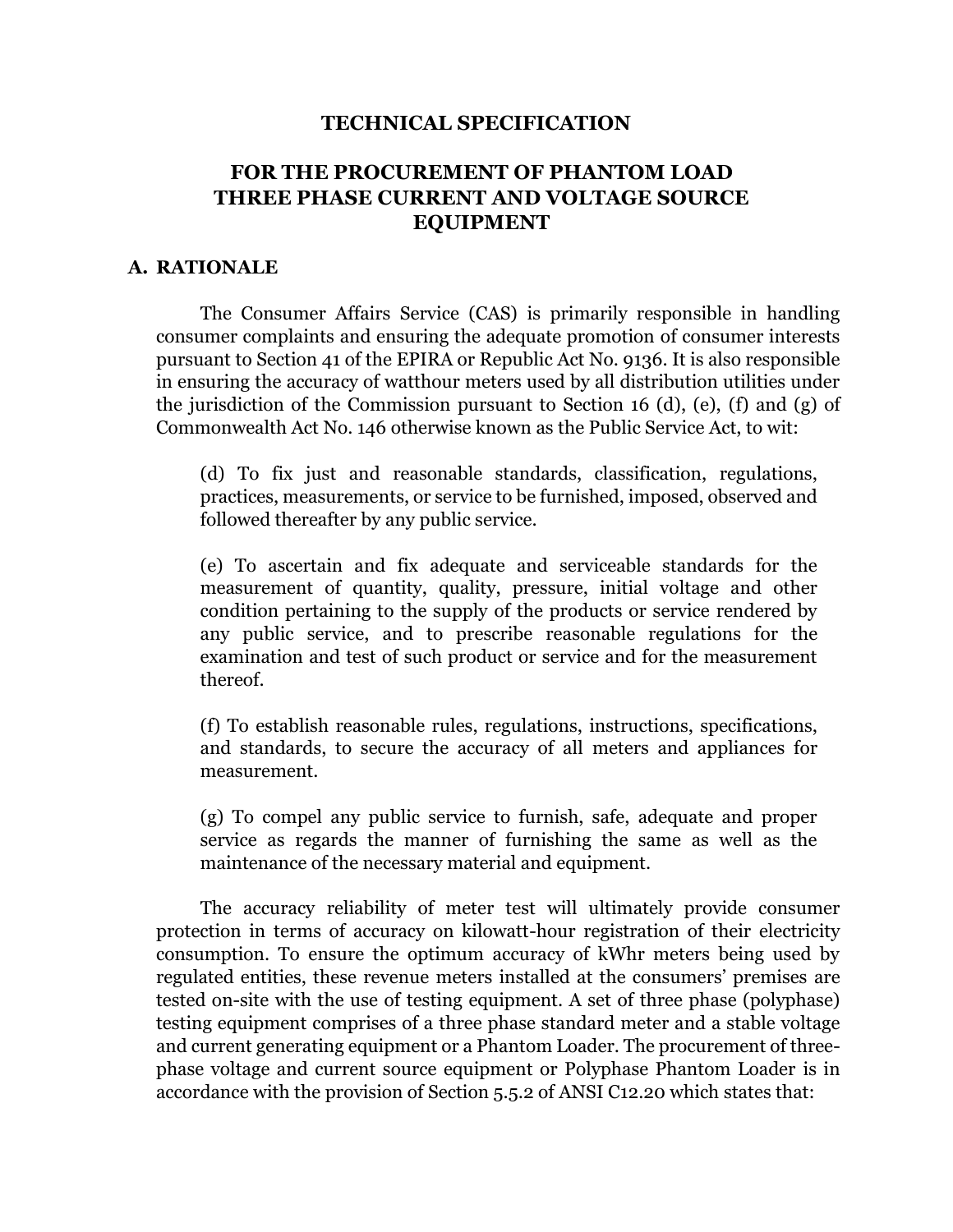"For polyphase loading, the meter shall be tested with voltage and current phase angles similar to actual service installations. Polyphase loading will be mandatory for testing of polyphase meters effective January 1, 2020."

This polyphase phantom loader will be deployed in the ERC Main Office, and in order to respond to request for testing/accuracy verification of in-service three phase meters of Distribution Utilities' (DUs) commercial and industrial customers, contestable customers in their areas of jurisdiction and those polyphase meters brought to the Meter Division laboratory.

#### **B. OBJECTIVE**

The objective of the Consumer Affairs Service (CAS) is to augment the inventory of three phase phantom loader of the ERC Main Office and to be compliant with requirement of ANSI C12.20 standards. It is imperative to have reliable source of three phase current and voltage to produce accurate meter test results, and to provide quality service to all stakeholders.

## **C. RESPONSIBILITIES OF THE WINNING BIDDER**

The following are the responsibilities/obligations of the winning bidder:

- 1. It shall be responsible for the safe-keeping of the items until it reaches the final destination;
- 2. Provide After Sales Service and Technical support within five (5) years or within the economic life the equipment;
- 3. Keep an inventory of consumables/ spare parts and to conduct repairs within seven (7) days from notification for minor issues or those replacements for defective parts that are locally available parts; or within ninety (90) days for major issues or those replacements for defective parts/items sourced outside the country;
- 4. Hands-on Training to a minimum of five (5) Meter Division Personnel to be conducted in the said site, within one month from delivery, or within Two (2) weeks from the lifting local travel restriction;
- 5. Coordinate with the ERC General Services Division (GSD), the Meter Division (MD) at least three (3) days before the date of delivery; and
- 6. Provide Certificate of Warranty for One (1) Year (at least).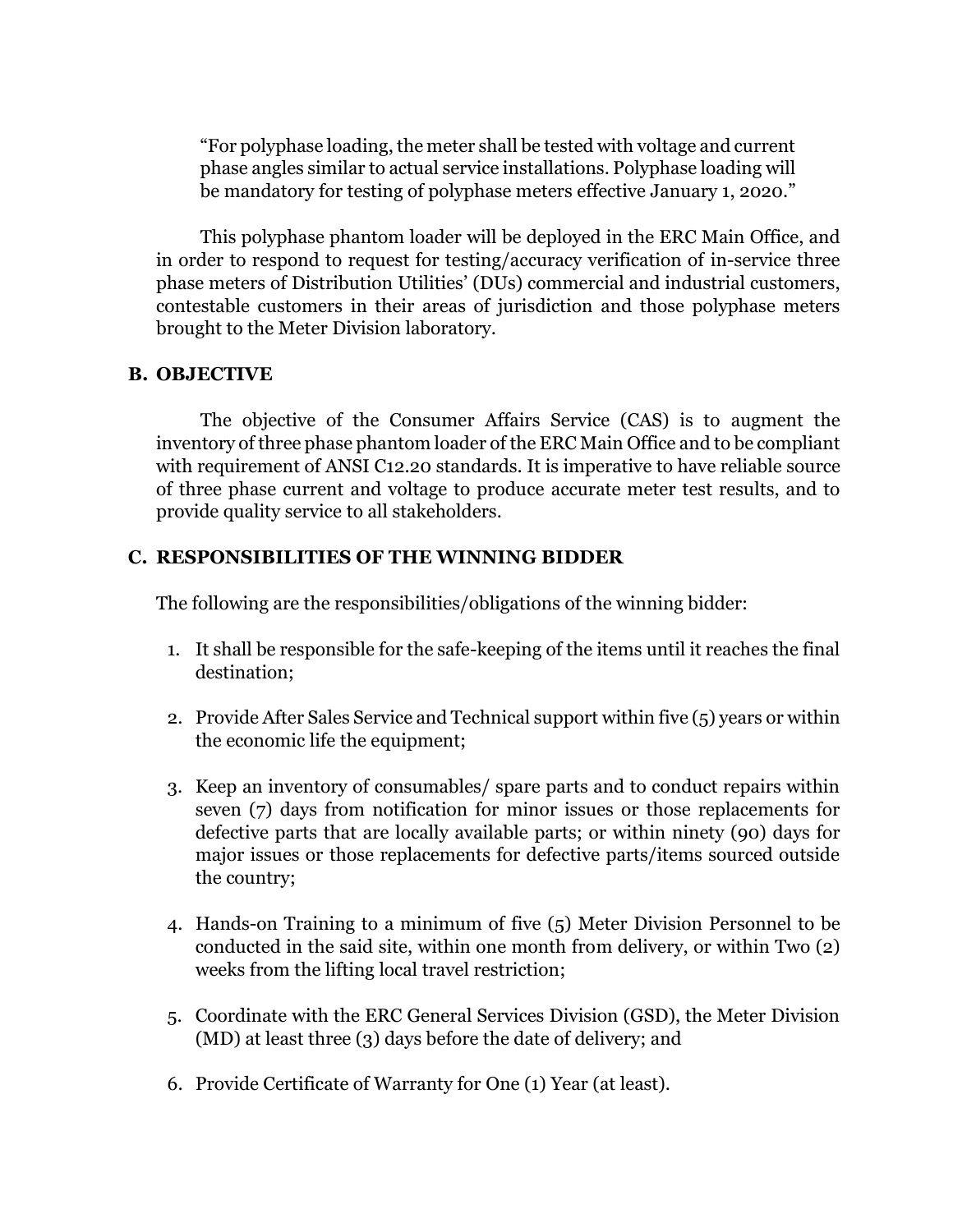#### **D. RESPONSIBILITY OF THE ERC**

- 1. Acknowledge receipt of items, after testing and acceptance by the ERC Technical Property Inspection Committee (TPIC), including pertinent details such as quantity, date and condition of the items received;
- 2. Prepare payments due to the Winning Bidder after the deliveries of the equipment at the ERC Main Office; and
- 3. Return the Performance bond to the Winning Bidder after it had complied with the requirements.

#### **E. SCHEDULE OF DELIVERY**

The Winning Bidder should deliver the equipment **within ninety (90) calendar days from receipt of the Notice to Proceed (NTP).**

## **F. SPECIFICATION OF THE PHANTOM LOAD THREE-PHASE CURRENT AND VOLTAGE SOURCE EQUIPMENT AND INCLUSIONS**

**1 set** Phantom Load Three-Phase Voltage and Current Source Equipment

| Single Phase Input Power Supply:                            |                             |                                  |                         |
|-------------------------------------------------------------|-----------------------------|----------------------------------|-------------------------|
| Voltage                                                     | $\mathcal{L} = \mathcal{L}$ | $90 \sim 250$ VAC (auto ranging) |                         |
| Frequency :                                                 |                             | $57 \sim 63$ HZ (auto ranging)   |                         |
| Single/Three Phase Precise, Stable Power Output:            |                             |                                  |                         |
| Voltage Range :                                             |                             | $57 \sim 480$ VAC                | Resolution : 0.1 V      |
| Current Output :                                            |                             | $3 \times 1$ mA $\sim$ 120 A     | Resolution : 1 mA       |
| Phase Angle :                                               |                             | $-180^{\circ} \sim +180^{\circ}$ | Resolution: $0.1^\circ$ |
| Frequency                                                   |                             | $45 \approx 65 \text{ Hz}$       | Resolution : 0.1 Hz     |
| Power Factor :                                              |                             | $-1.0 \sim +1.0$                 | Resolution: 0.01        |
| Integrated RS 232C interface PC-controlled                  |                             |                                  |                         |
| Protection Mechanism from Over-Current and Cross-voltages   |                             |                                  |                         |
| Operation Temperature Range : $0^{\circ}C \sim 50^{\circ}C$ |                             |                                  |                         |
| Complete set of Test Cables & Accessories                   |                             |                                  |                         |
| <b>Operation Manual (Hard and Soft Copy)</b>                |                             |                                  |                         |
| <b>Power Supply Cable</b>                                   |                             |                                  |                         |

#### **G. MODE OF PROCUREMENT**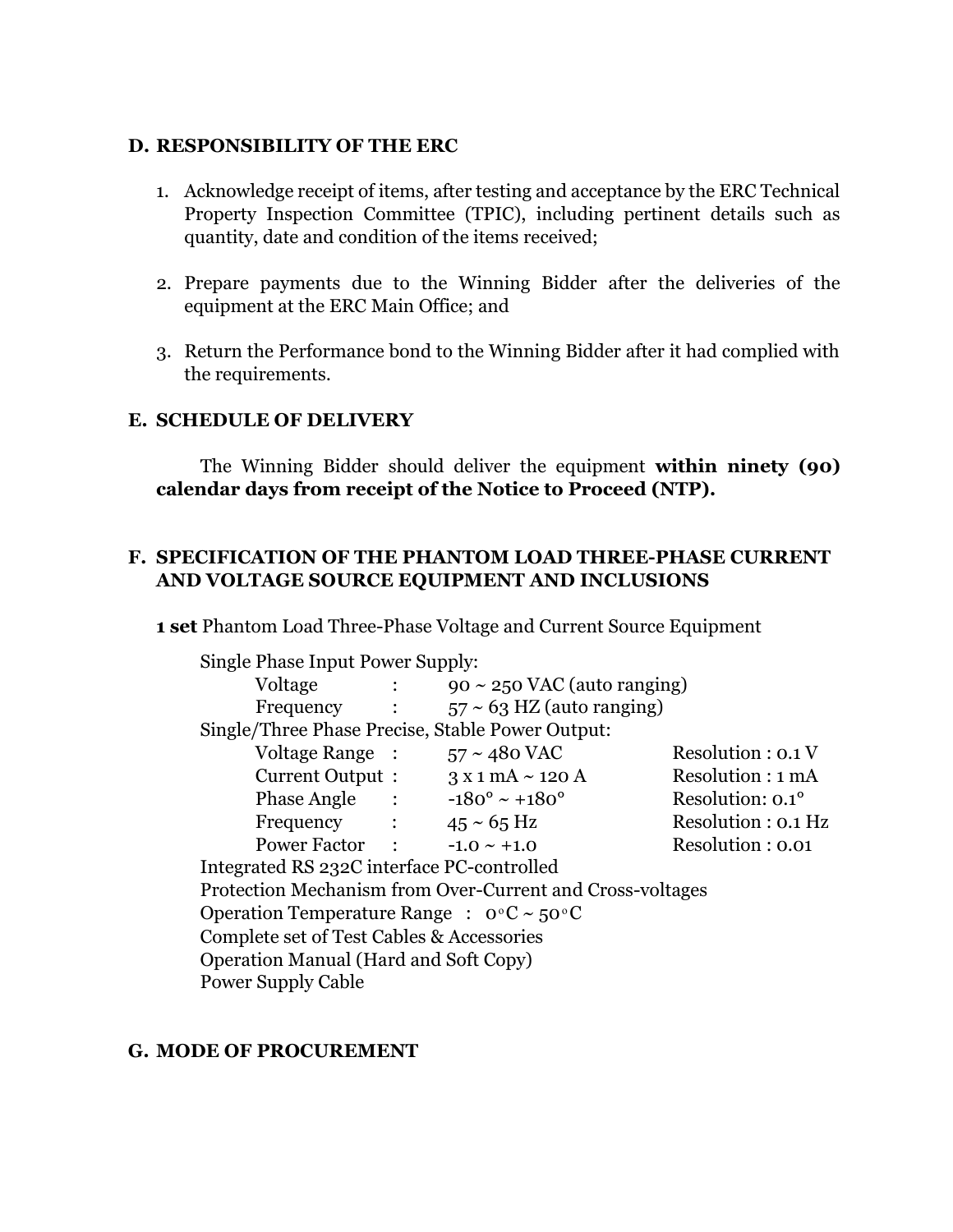The procurement shall be undertaken through **Competitive Bidding** pursuant to RA No. 9184 and its 2016 Revised IRR.

## **H. FUND SOURCE and APPROVED BUDGET FOR THE CONTRACT**

- 1. The fund for this engagement shall be sourced from the Continuing Appropriation of the General Appropriations Act (GAA) for the **fiscal year 2020** of the ERC.
- 1. The Approved Budget for the Contract for the project is **FOUR MILLION PESOS (PhP4,000,000.00)**, inclusive of Importation Fees, Freight Forwarding and Delivery Costs, Incidental and Administrative Costs, and Government Taxes and other Tariffs/Fees/ Charges.

# **I. PAYMENT SCHEME**

- 1. The Total Contract Price which should not exceed the ABC of **FOUR MILLION PESOS (PhP 4,000,000.00)**. Payment shall be released **within thirty (30) days** after the completion of delivery of the item and final acceptance at the ERC Main Office.
- 2. Since the above payment shall be subject to the usual government accounting and auditing requirements, the Winning Bidder is expected to be familiar with the Government Accounting and Auditing Manual (GAAM).

## **J. ACCEPTANCE/REJECTION PERIOD**

Testing/Inspection and Acceptance or Rejection: Within 15 calendar days from the actual delivery date, the ERC authorized representative shall test and inspect the equipment and issue either an Inspection and Acceptance Report, if equipment is in accordance with the required specifications, or a Notice of Test/Inspection Results, if there are parts or functionalities that need to be replaced or adjusted. The supplier shall be given a reasonable number of days to make the necessary corrective measures. After which, the ERC authorized representative shall test and inspect the equipment again and either issue an Inspection and Acceptance Report, if the equipment is in accordance with the specifications, or Reject if it is not found compliant with the required specifications.

## **H. LIQUIDATED DAMAGES**